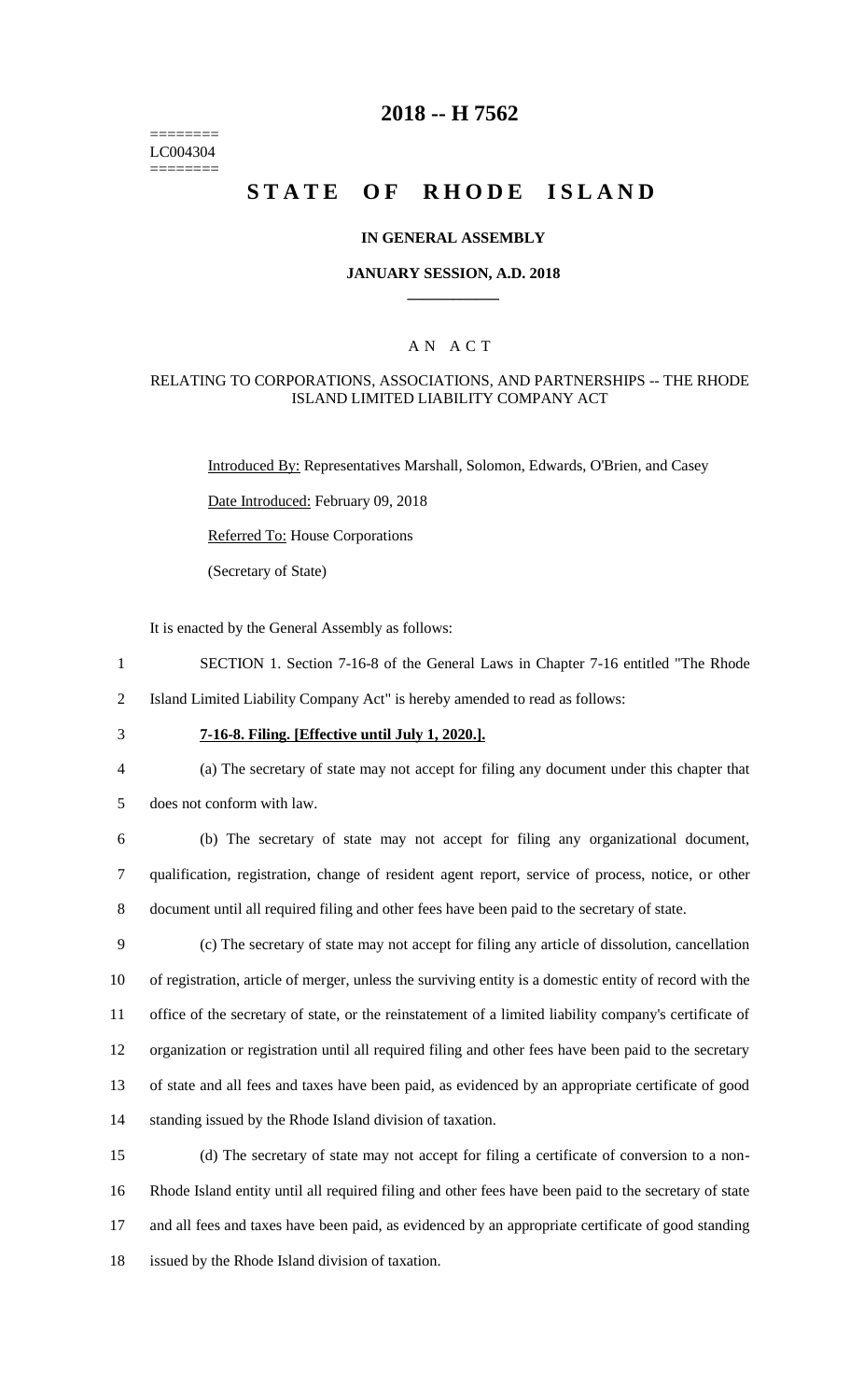- (e) When the secretary of state accepts the articles of organization or a certificate of
- registration or any other document filed under this chapter, the secretary of state shall:
- (1) Endorse on the document the date and time of its acceptance for filing;
- (2) Promptly file the document; and
- (3) Issue a certificate or other evidence that establishes:
- (i) That the document was accepted for filing by the secretary of state; and
- (ii) The date and time of the acceptance for filing.

 (f) The document becomes effective upon the issuance of the certificate or other evidence 9 or at any later date that is set forth within the document, not more than thirty  $(30)$  ninety  $(90)$  days after the filing of such document.

- 
- 

### **7-16-8. Filing. [Effective July 1, 2020.].**

 (a) The secretary of state may not accept for filing any document under this chapter that does not conform with law.

 (b) The secretary of state may not accept for filing any organizational document, qualification, registration, change of resident agent report, service of process, notice, or other document until all required filing and other fees have been paid to the secretary of state.

 (c) The secretary of state may not accept for filing any article of dissolution, cancellation of registration, or article of merger until all required filing and other fees have been paid to the secretary of state and all fees and taxes have been paid.

 (d) The secretary of state may not accept for filing the reinstatement of a limited-liability company's certificate of organization or registration until all required filing and other fees have been paid to the secretary of state and all fees and taxes have been paid, as evidenced by an appropriate certificate of good standing issued by the division of taxation.

 (e) The secretary of state may not accept for filing a certificate of conversion to a non- Rhode Island entity until all required filing and other fees have been paid to the secretary of state and all fees and taxes have been paid.

 (f) When the secretary of state accepts the articles of organization or a certificate of registration or any other document filed under this chapter, the secretary of state shall:

- (1) Endorse on the document the date and time of its acceptance for filing;
- (2) Promptly file the document; and
- (3) Issue a certificate or other evidence that establishes:
- (i) That the document was accepted for filing by the secretary of state; and
- (ii) The date and time of the acceptance for filing.
- (g) The document becomes effective upon the issuance of the certificate or other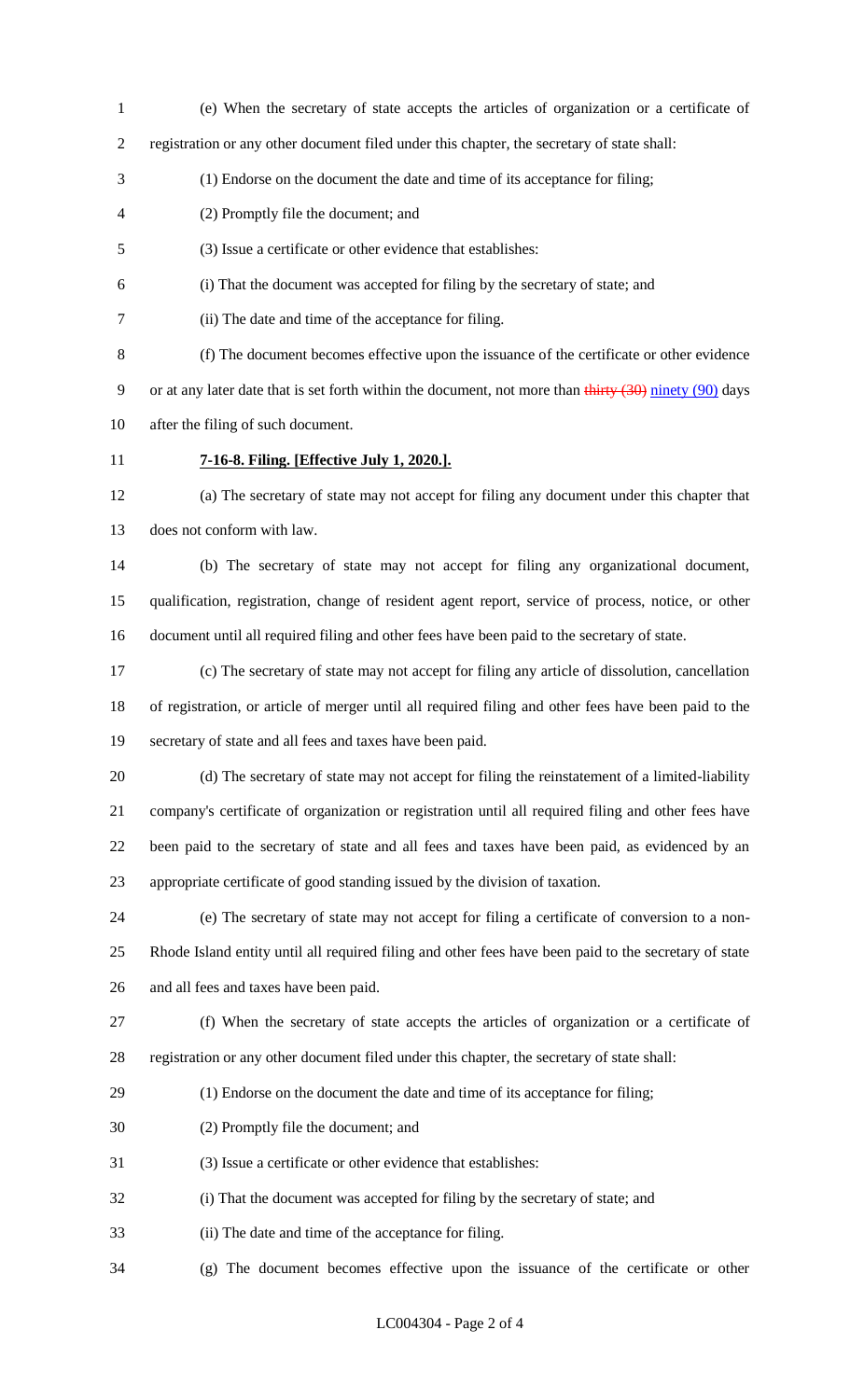- 1 evidence or at any later date that is set forth within the document, not more than thirty (30) ninety
- 2 (90) days after the filing of such document.
- 3 SECTION 2. This act shall take effect on January 1, 2019.

#### $=$ LC004304 ========